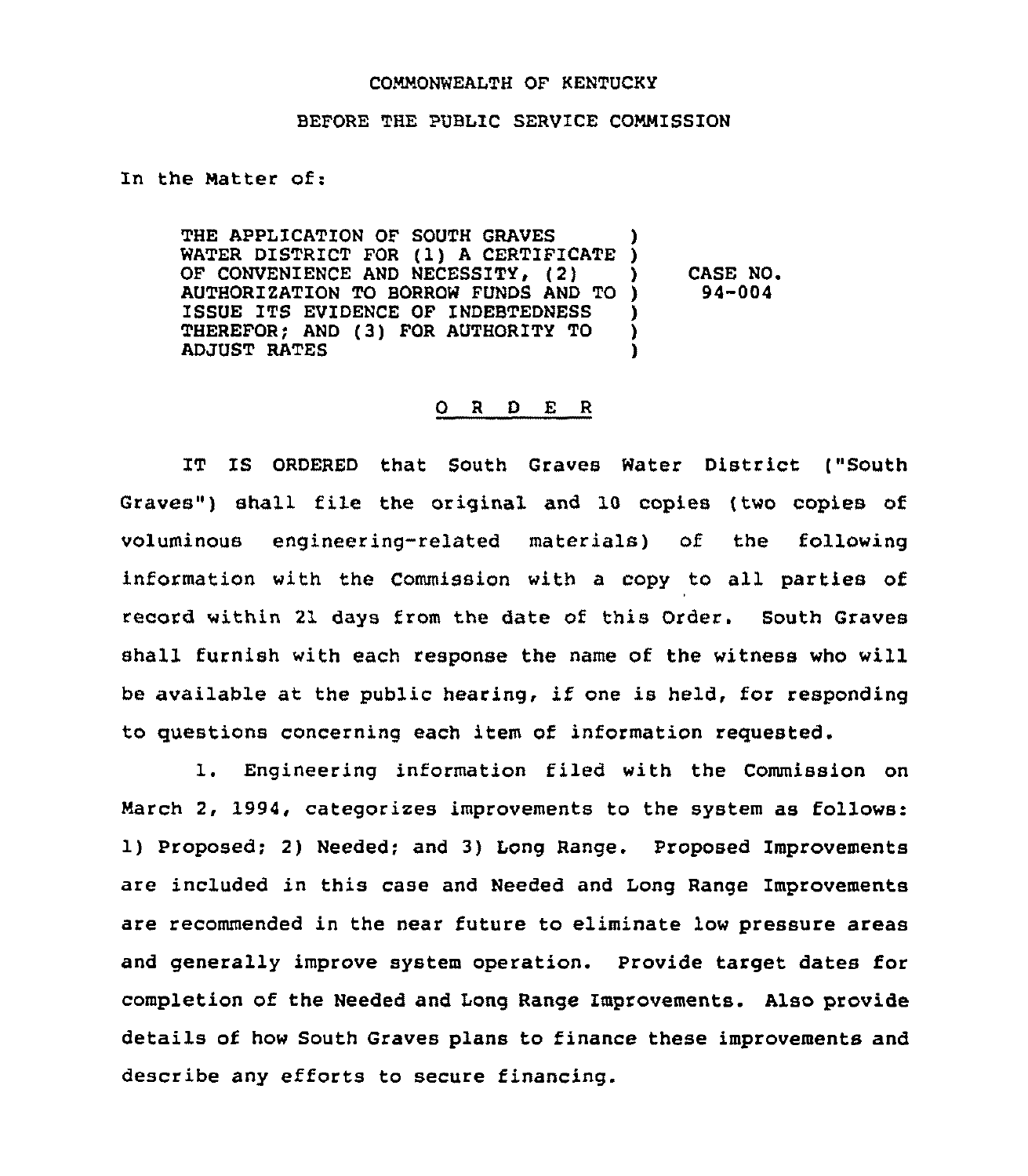2. Engineering information indicates that South Graves is proposing to install one fire hydrant as part of this project. 807 KAR 5:066, Section  $10(2)(b)$ , states in part "[f]ire hydrants may be installed by <sup>a</sup> utility only if: a. <sup>A</sup> professional engineer with a Kentucky registration has certified that the system can provide a minimum fire flow of 250 gallons per minute; and b. The system supporting this flow has the capability of providing this flow for a period of not less than two (2) hours plus consumption at the maximum daily rate."

Document that the system meets the requirements of 807 KAR 5:066, Section 10(2)(b).

3. The hydraulic analyses and additional information filed in this case for the existing water distribution system indicate that low pressure (less than 30 psi) occurs and may continue to occur at Nodes 11, 17, 21, 25, 26, 27, 28, 29, 30, 31, 32, 33, 34, 35, 40, 41, 46, 47, 48, 53, 62, 67, 72, and 80 after the proposed construction is complete. Pressures at this level violate 807 KAR 5:066, Section 5(1). The proposed improvements will apparently improve pressure at some locations and future improvements will improve system-wide pressures. Provide the exact location of each of these Nodes, the number of customers served, the lowest pressure experienced, the frequency of experiencing low pressure, and whether any low pressure complaints have been received.

4. Provide the criteria used in determining the location, size, overflow elevation, and head range for the proposed water

 $-2-$